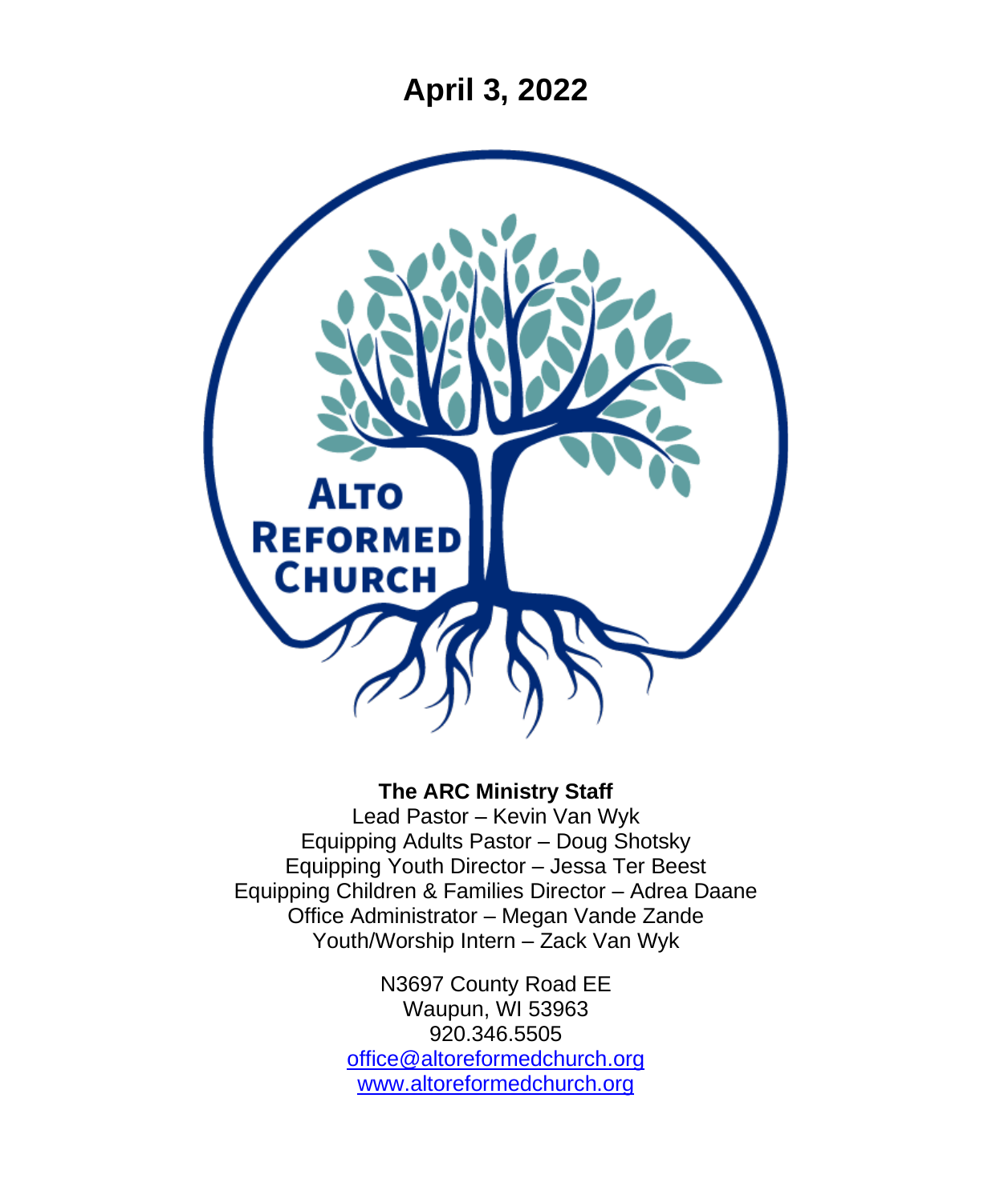## **We Approach God**

Welcome & Announcements Men's Chorus – "Alpha & Omega"

Praise Singing "We Believe" "Goodness of God" "Sanctuary"

Congregational Prayer

## **We Hear God's Word**

Children's Message – Beth Redeker

Message – Re-forming Me: How to Combat Broken Trust Scripture – 1 Corinthians 4:1-2

# **We Respond to God**

Prayer "House of the Lord"

**Blessing** 

# *Memory Verse for April 6th*

So whether you eat or drink or whatever you do, do it all for the glory of God. – 1 Corinthians 10:31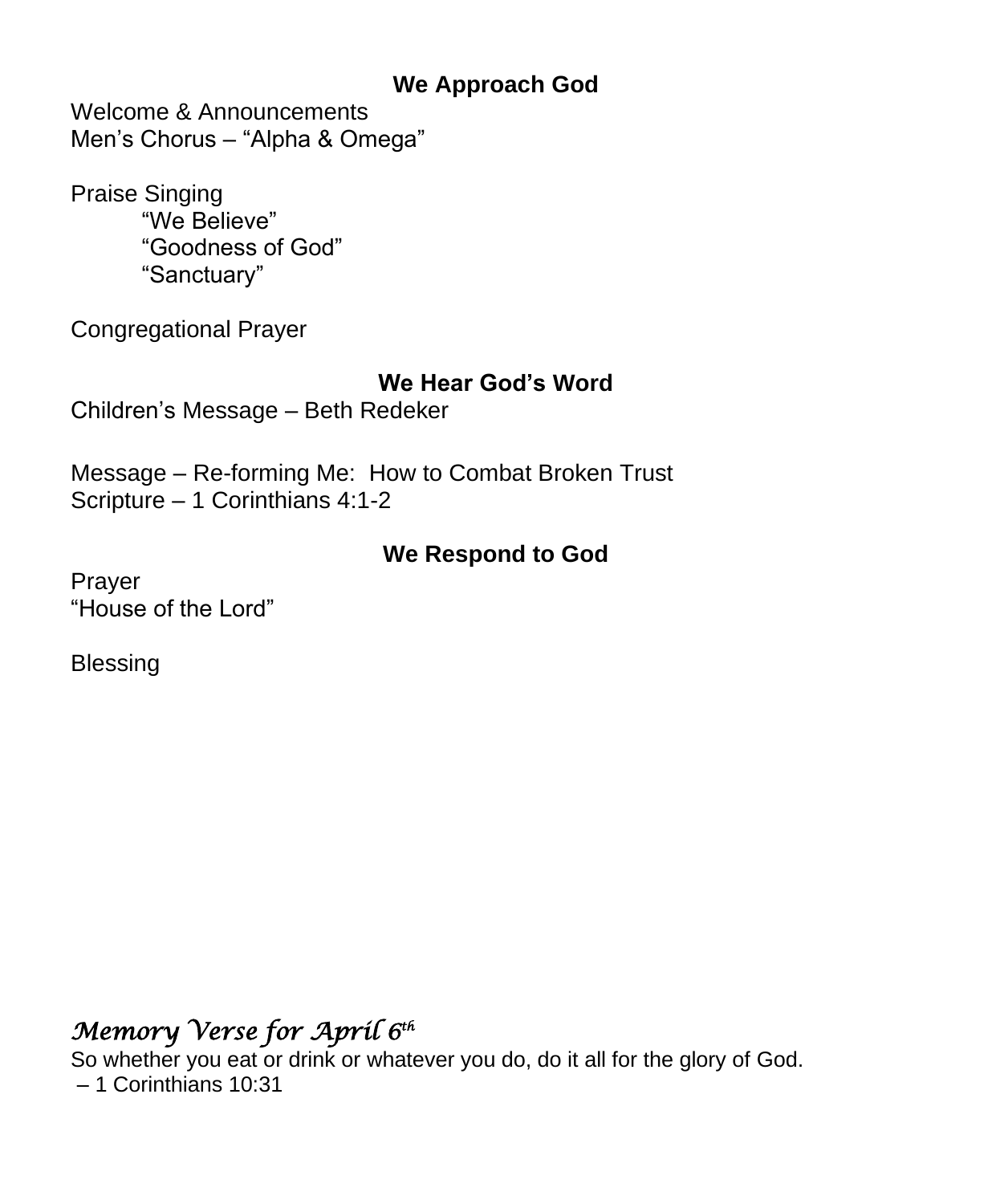

**Re-Forming Me: Four Challenges from 1 Cor. 4: #1 How to Combat Broken Trust**

*1 Cor. 4:1-2*

**THREE FUNDAMENTAL TRUTHS TO COMBAT BROKEN TRUST** 

1. Church leaders & all believers are to be \_\_\_\_\_\_\_\_\_\_ as servants of Christ.

2. Church leaders & all believers are \_\_\_\_\_\_\_\_\_\_\_\_\_\_ with gospel truths.

3. Church leaders & all believers are to entity themselves trustworthy.

### **SUMMARY:**

You can combat broken \_\_\_\_\_\_\_\_\_\_\_\_ by understanding that you are a servant of Christ and a steward of truth who must prove yourself trustworthy.

#### **APPLICATION:**

**Show yourself \_\_\_\_\_\_\_\_\_\_\_\_\_\_\_**

**before God and men**

**by \_\_\_\_\_\_\_\_\_\_\_ God's Word and Spirit.**

### **PRACTICAL NEXT STEPS:**

- 1. Confessing sin to someone you've hurt,
- 2. Seeking support regarding a particular sin habit,
- 3. Truly studying the Bible each day, or
- 4. Surrendering to the Spirit's direction each day.

## **DISCUSSION QUESTIONS:**

- 1. What do you think has been most damaging to people's trust in pastors?
- 2. What do you think has been most damaging to people's trust in Christians?
- 3. What do you think has been most damaging to people's trust in you?
- 4. How should we understand the phrase "servants of Christ?" What does it mean?
- 5. How should we understand the phrase "steward of the mysteries of God?" What does it mean?
- 6. What would be the most helpful step for you to show yourself trustworthy as a servant of Christ and a steward of truth? (Examples: Confess sin to someone you've hurt, Seeking support regarding a particular sin habit, Truly study the Bible each day, Surrender to the Spirit's direction each day) Will you take the step?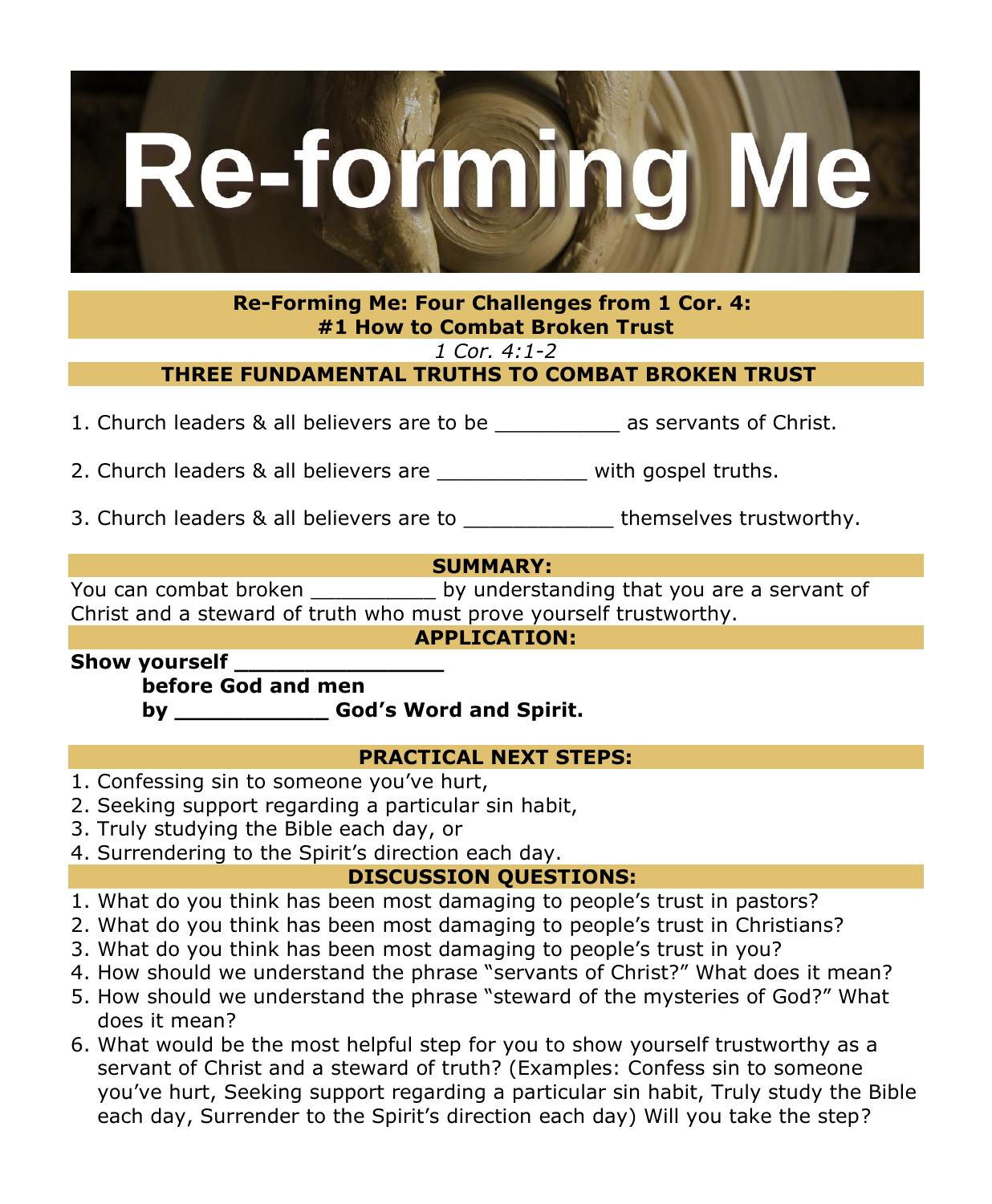|                  | <i><b>Upcoming Events</b></i>                                             |
|------------------|---------------------------------------------------------------------------|
| Apr <sub>3</sub> | 8:30am - Prayer Meeting                                                   |
|                  | 9:30am - Pastor Kevin, Men's Chorus                                       |
|                  | 10:45am – Sunday School, Women's Bible Study – "Resisting the Rush"       |
|                  | 5:30pm - JH/HS Praise Team                                                |
|                  | 6:30pm - Middle School Youth Group                                        |
| Apr 4            | 6:00pm - Sound Tech Training                                              |
|                  | 6:30pm - Men's Bible Study - "Soul Detox", Women's Bible Study - "Elijah" |
| Apr <sub>5</sub> | 8:00am – Prayer Meeting                                                   |
|                  | 7:00pm – Elder Meeting – If you are interested in baptism or membership,  |
|                  | please contact Pastor Kevin.                                              |
| Apr <sub>6</sub> | 9:30am – Golden Lifers                                                    |
|                  | 5:30pm - Video Tech Training                                              |
|                  | 6:00pm - Intermediate Praise Team                                         |
|                  | 6:20pm - Sonshine Singers, Jr Choir                                       |
|                  | 6:30pm - Mixed Choir                                                      |
|                  | 6:45pm - Bible Class                                                      |
|                  | 7:00pm - High School Praise Team                                          |
|                  | 7:30pm - High School Youth Group, Mass Choir, Men's Chorus                |
| Apr 9            | 8:30am – 4K Donuts with Dad                                               |
| <b>Apr 10</b>    | 8:30am – Prayer Meeting                                                   |
|                  | 9:30am - Pastor Doug, PreK-5 <sup>th</sup> Grade Sings, Jr Choir          |
|                  | 10:45am - Sunday School                                                   |
|                  | 6:30pm - Middle School Youth Group                                        |

# *Youth News*

**Covenant Partnership Dinner for Students** – Tonight from 6:30-8pm in the basement. If your student is in 6-12th grade and interested in learning more about profession of faith/becoming a covenant partner at Alto, please encourage them to join us tonight with the elders and pastors to learn more about it.

**Middle School** – No regular meeting tonight unless you are coming to the Covenant Partnership Dinner.

**Monday Night Student Bible Study** will not meet until after Easter

**High School** – Wednesday is question and answer night! See you at 7:30!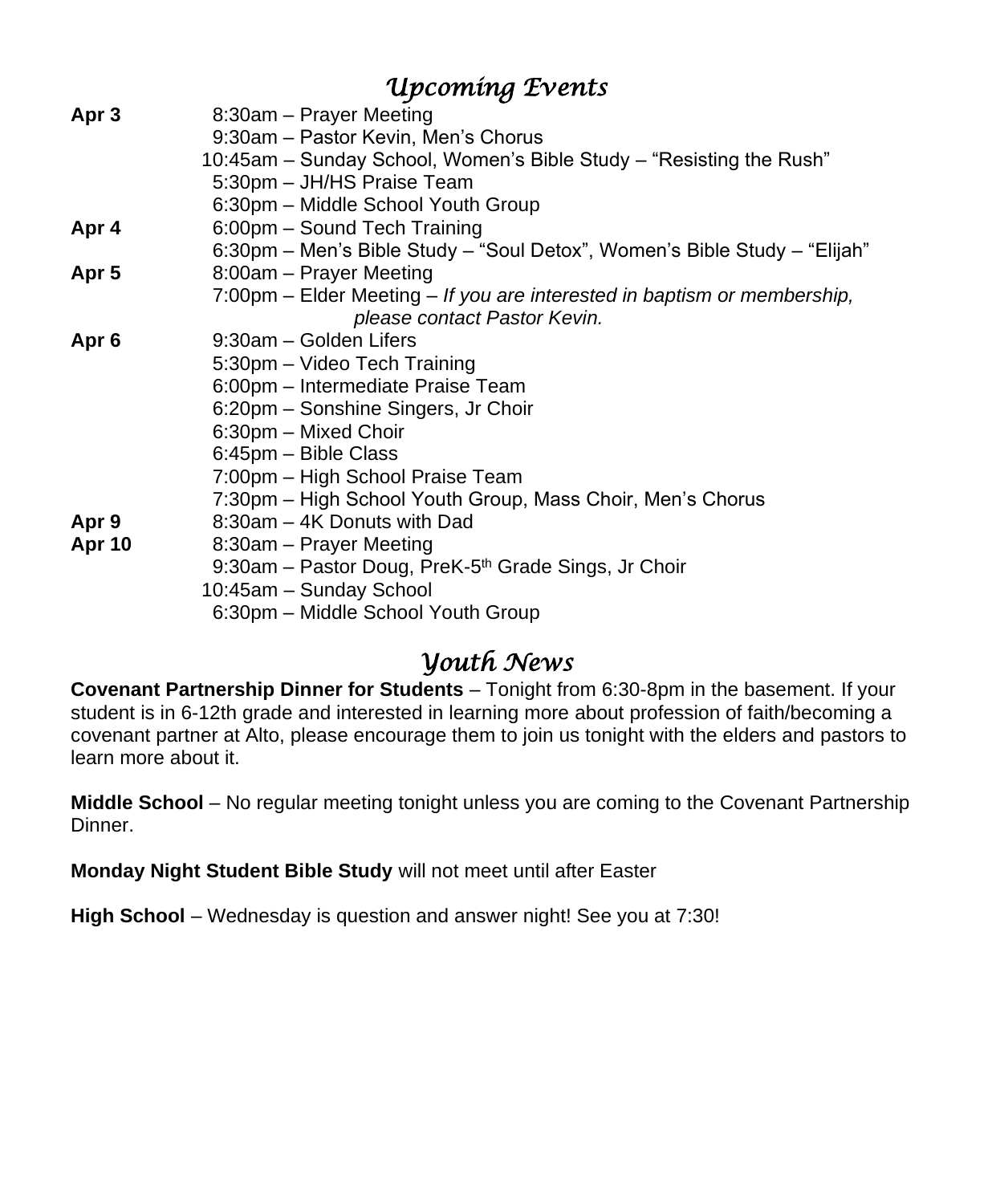# *Bulletin Board News*

**Offering** may be placed in one of the three white offering boxes located in the lobby. Upcoming benevolent schedule: 4/3 Union, 4/10 Missionary Salary, 4/17 Regular Benevolence, 4/24 Regular Benevolence.

Congrats to Dale Kastein as he celebrates his 80<sup>th</sup> birthday on April 7<sup>th</sup>.

**Lenten Devotionals** – We invite you to join us in one of the family Lenten devotionals available at the Family and Children Resource Center. The devotionals range in length and age level depending on what works best for you or your family.